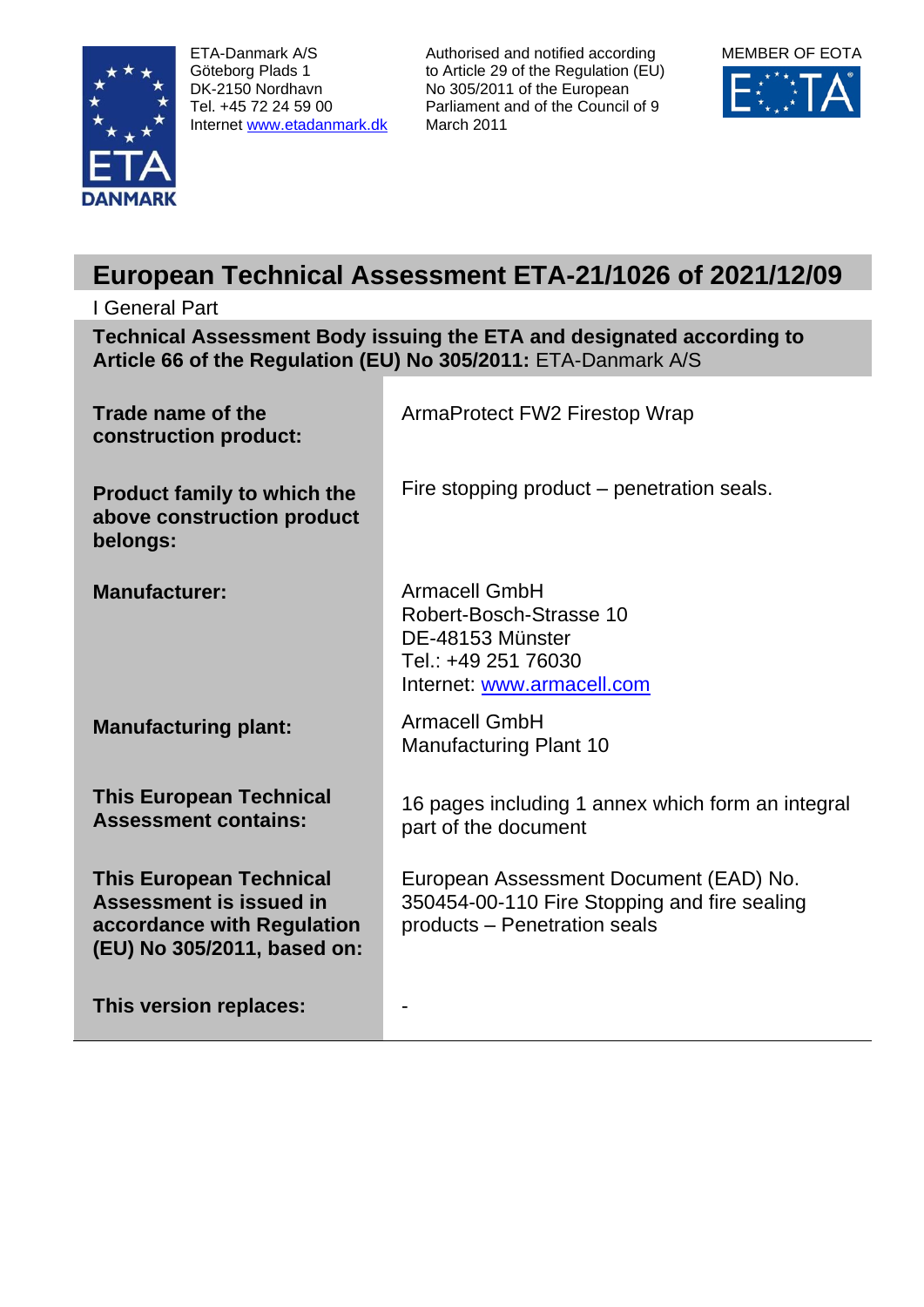Translations of this European Technical Assessment in other languages shall fully correspond to the original issued document and should be identified as such.

Communication of this European Technical Assessment, including transmission by electronic means, shall be in full (excepted the confidential Annex(es) referred to above). However, partial reproduction may be made, with the written consent of the issuing Technical Assessment Body. Any partial reproduction must be identified as such. must be identified as such.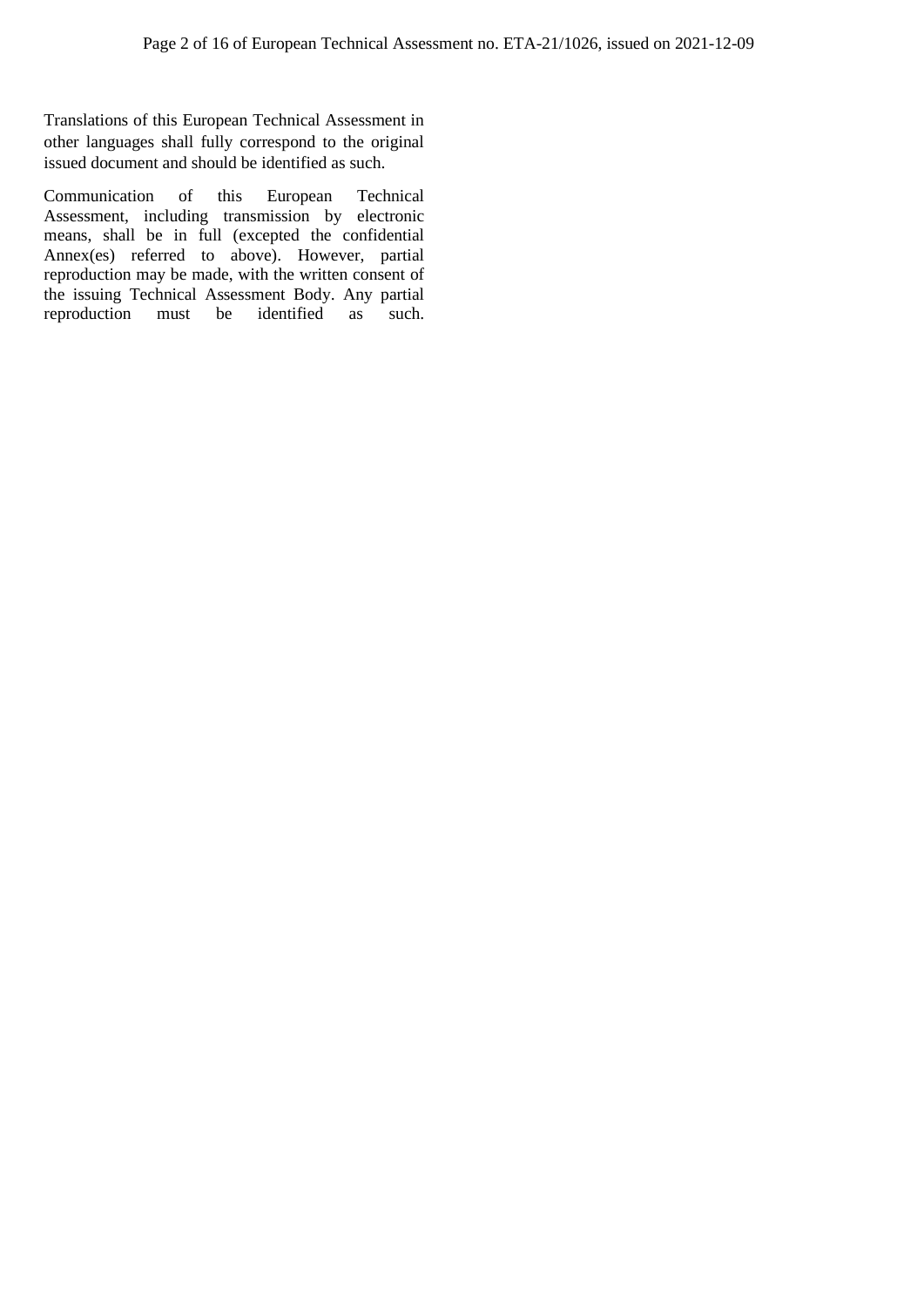# **II SPECIFIC PART OF THE EUROPEAN TECHNICAL ASSESSMENT**

# **1 Technical description of product and intended use**

#### **Technical description of the product**

The product ArmaProtect FW2 Firestop Wrap is a factory made flexible intumescent fabric mat, which reacts in case of fire by expanding and generating foam. The fabric mat is made of a glass filament fabric which consists of a glass filament mechanically covered with the intumescent coating "ArmaProtect FW2 Firestop Wrap" on one side, and on the other side covered with a Polyurethane pigment optionally in the colour grades: Grey, red, black or white.

The construction product ArmaProtect FW2 Firestop Wrap is produced in rolls, cut at factory. It may also be delivered as intumescent strips, mats, cuts, and stamps (bands, blocks, pads) of dimension of request.

Detailed specifications for identification and performance criteria for fire safety regarding the construction product are given in the annexes of this ETA.

# **2 Specification of the intended use in accordance with the applicable EAD**

The construction product ArmaProtect FW2 Firestop Wrap is assessed on the basis of EAD 350454-00- 1104, September 2017 as a fire stopping product, penetration seal.

The construction product ArmaProtect FW2 Firestop Wrap is intended for use as a component with a fire protection effect in building elements, assembled systems or constructions that are subject to requirements related to fire protection. Their reactive effect prevents heat transmission and fire spreading in the event of fire.

Within the scope of this ETA, the fire resistance was demonstrated for pipes made of non-combustible materials (copper or steel pipes and "Tubolit DuoSplit" pipes). Pipe penetrations seals are used to seal off openings in fire resistant walls or floors, which are penetrated by pipes, and serves to preserve the walls or floors fire resistance in the area of the penetrations.

More information in table 3: "Performance of the product and references to the methods used for its assessment".

The intumescent fire sealing products are to be installed according to the manufacturer's installation manual.

The provisions made in this European Technical Assessment are based on an assumed intended working life of the ArmaProtect FW2 Firestop Wrap of 10 years, provided the manufacturers conditions for the packaging, transport, storage, installation, use, maintenance and repair are met.

The indications given on the working life cannot be interpreted as a guarantee given by the producer or Assessment Body but are to be regarded only as a means for choosing the right products in relation to the expected economically reasonable working life of the works.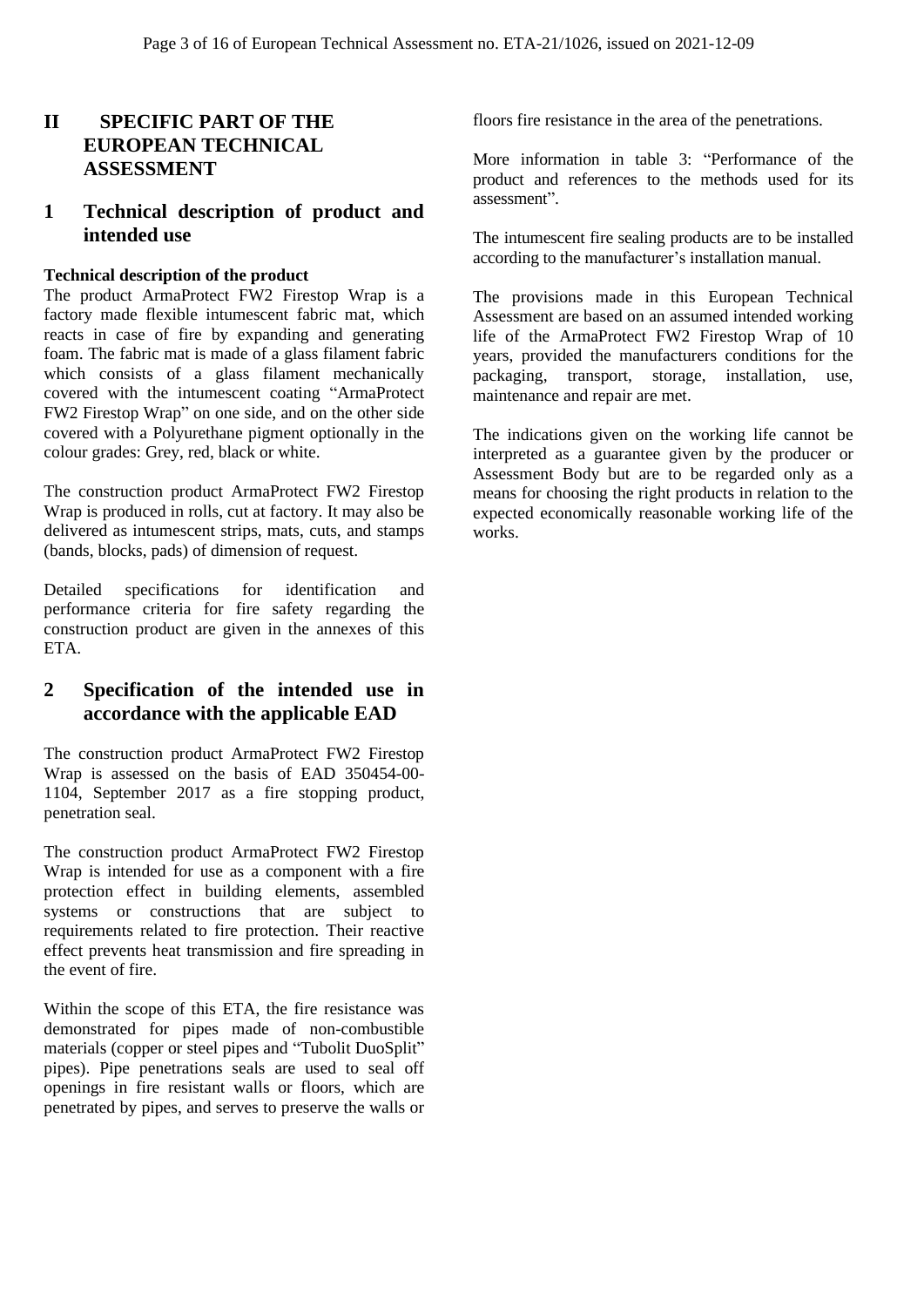# **3 Performance of the product and references to the methods used for its assessment\***

| <b>Characteristic</b>                                                                | <b>Assessment of characteristic</b>                                                                                     |
|--------------------------------------------------------------------------------------|-------------------------------------------------------------------------------------------------------------------------|
| 3.1<br>Safety in case of fire (BWR2)                                                 |                                                                                                                         |
| Reaction to fire                                                                     | The product is classified as $B-s1,d0$ in<br>accordance with EN13501-1, and the EC<br>Delegated regulation 2016/364/EU. |
| Resistance to fire                                                                   | Classification according to EN 13501-2:<br>See Annex A for further information of fire-<br>resistant designs.           |
| 3.2<br>Hygiene, health, and the environment (BWR3)                                   |                                                                                                                         |
| Content, emission and/or release of dangerous substances                             | No dangerous substances                                                                                                 |
| Air permeability (material property)                                                 | No performance assessed                                                                                                 |
| Water Permeability (material property)                                               | No performance assessed                                                                                                 |
| 3.3<br>Safety and accessibility in use (BWR4)<br>Mechanical resistance and stability | No performance assessed                                                                                                 |
| Resistance to impact/movement                                                        | No performance assessed                                                                                                 |
| Adhesion                                                                             | No performance assessed                                                                                                 |
| Durability                                                                           | The product fulfils the provisions related to<br>durability in EAD 350454-00-1104 for use<br>condition X.               |
| 3.4 Protection against noise (BWR5)                                                  |                                                                                                                         |
| Airborne sound insulation                                                            | No performance assessed                                                                                                 |
| 3.5 Energy Economy and heat retention (BWR6)                                         |                                                                                                                         |
| Thermal properties                                                                   | No performance assessed                                                                                                 |
| Water vapour permeability                                                            | No performance assessed                                                                                                 |
| *) See additional information in section $3.9 - 3.10$ .                              |                                                                                                                         |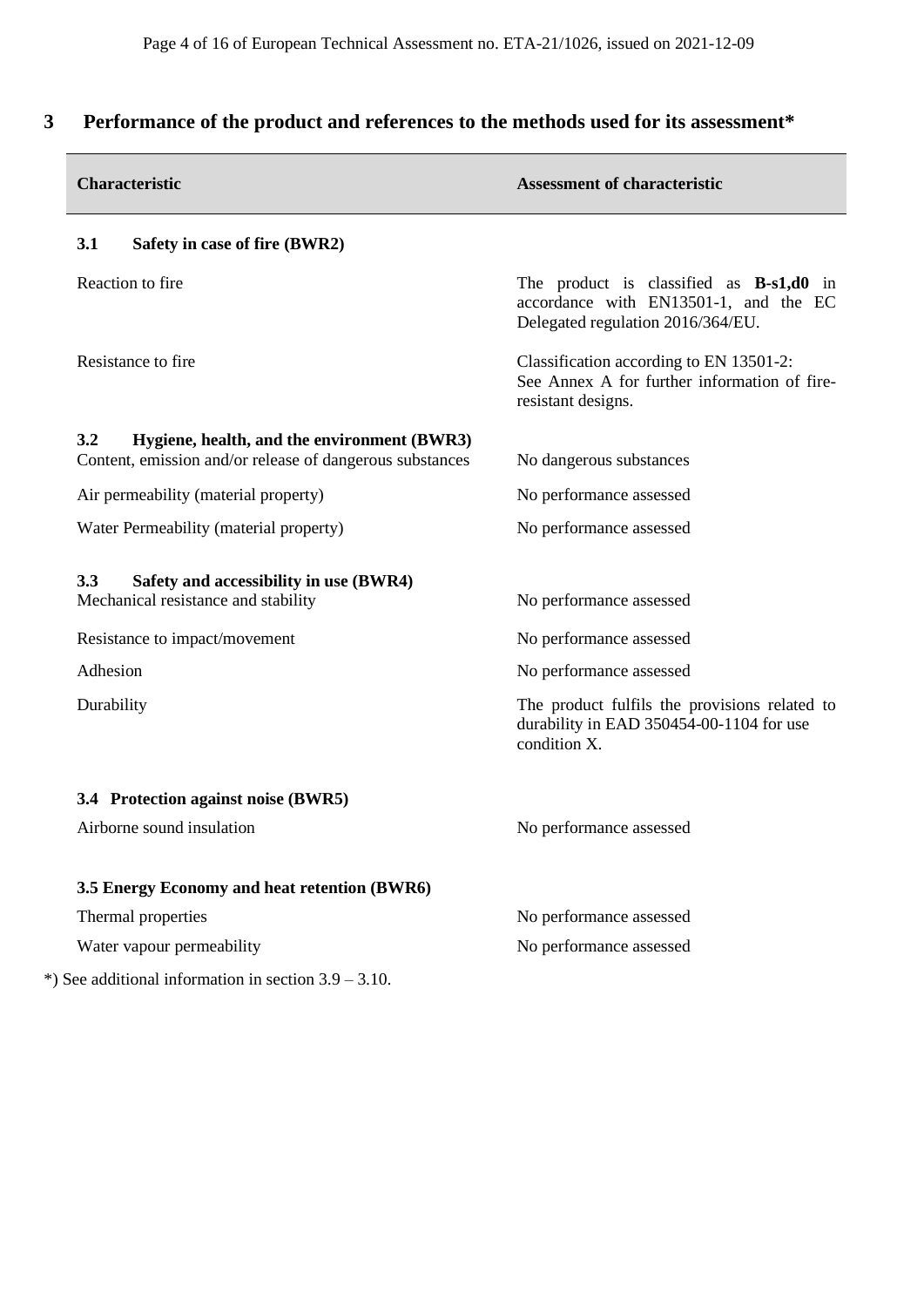## **3.9 Methods of verification**

The characteristic values of the penetration seal system are based on the EAD 350454-00-1104.

#### **3.10 General aspects related to the fitness for use of the product**

The European Technical Assessment is issued for the product based on agreed data/information, deposited with ETA-Danmark, which identifies the product that has been assessed and judged. Changes to the product or production process, which could result in this deposited data/information being incorrect, should be notified to ETA-Danmark before the changes are introduced. ETA-Danmark will decide if such changes affect the ETA and consequently the validity of the CE marking based on the ETA and if so whether further assessment or alterations to the ETA, shall be necessary.

ArmaProtect FW2 Firestop Wrap is manufactured in accordance with the provisions of this European Technical Assessment using the manufacturing processes as identified in the inspection of the plant by the notified inspection body and laid down in the technical documentation.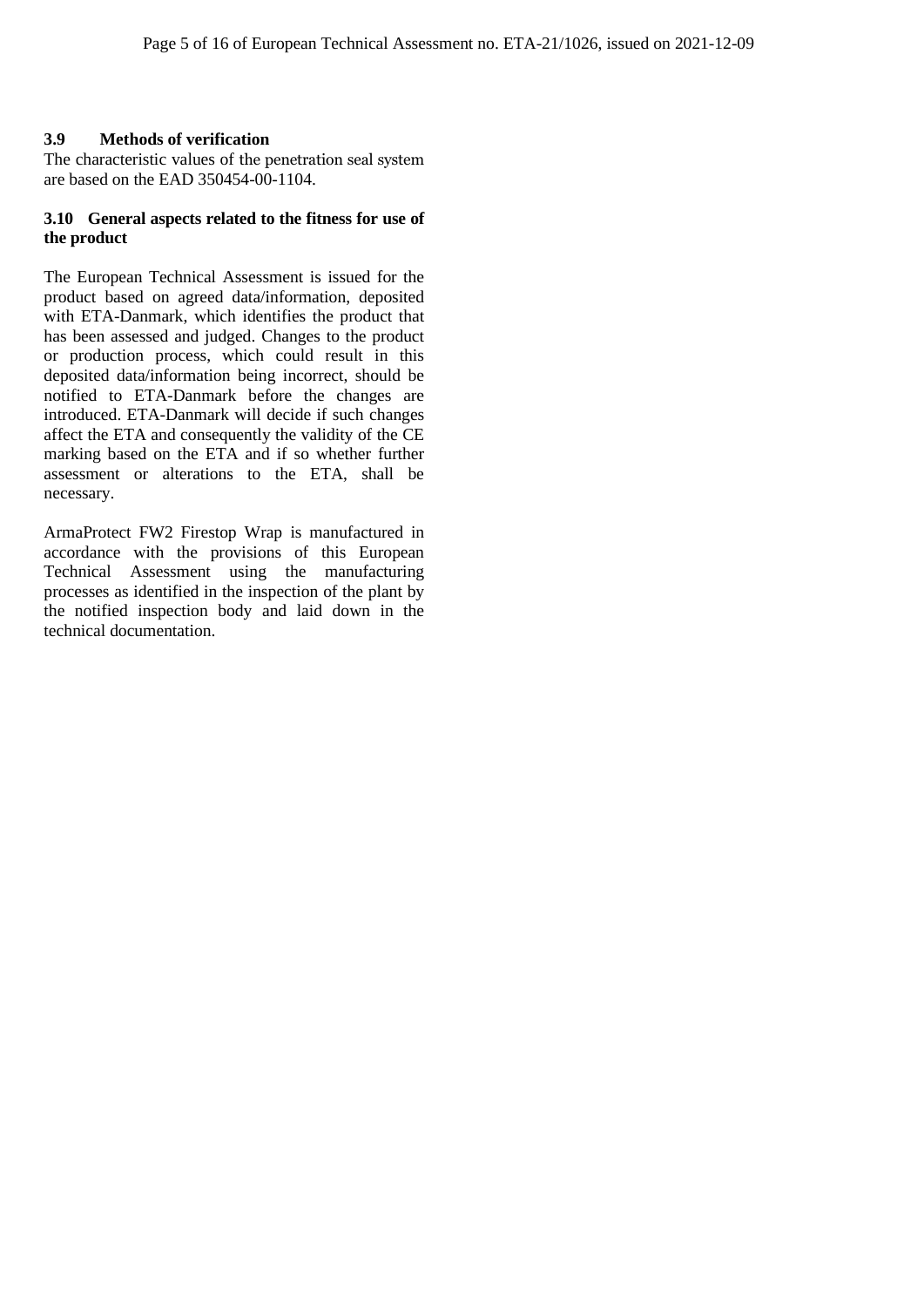# **4 Attestation and verification of constancy of performance (AVCP)**

## **4.1 AVCP system**

According to the decision 1999/454/EC of the European Commission, as amended, the system(s) of assessment and verification of constancy of performance is system 1 (see Annex V to Regulation (EU) No 305/2011).

# **5 Technical details necessary for the implementation of the AVCP system, as foreseen in the applicable EAD**

Technical details necessary for the implementation of the AVCP system are laid down in the control plan deposited at ETA-Danmark prior to CE marking

Issued in Copenhagen on 2021-12-09 by

Thomas Bruun Managing Director, ETA-Danmark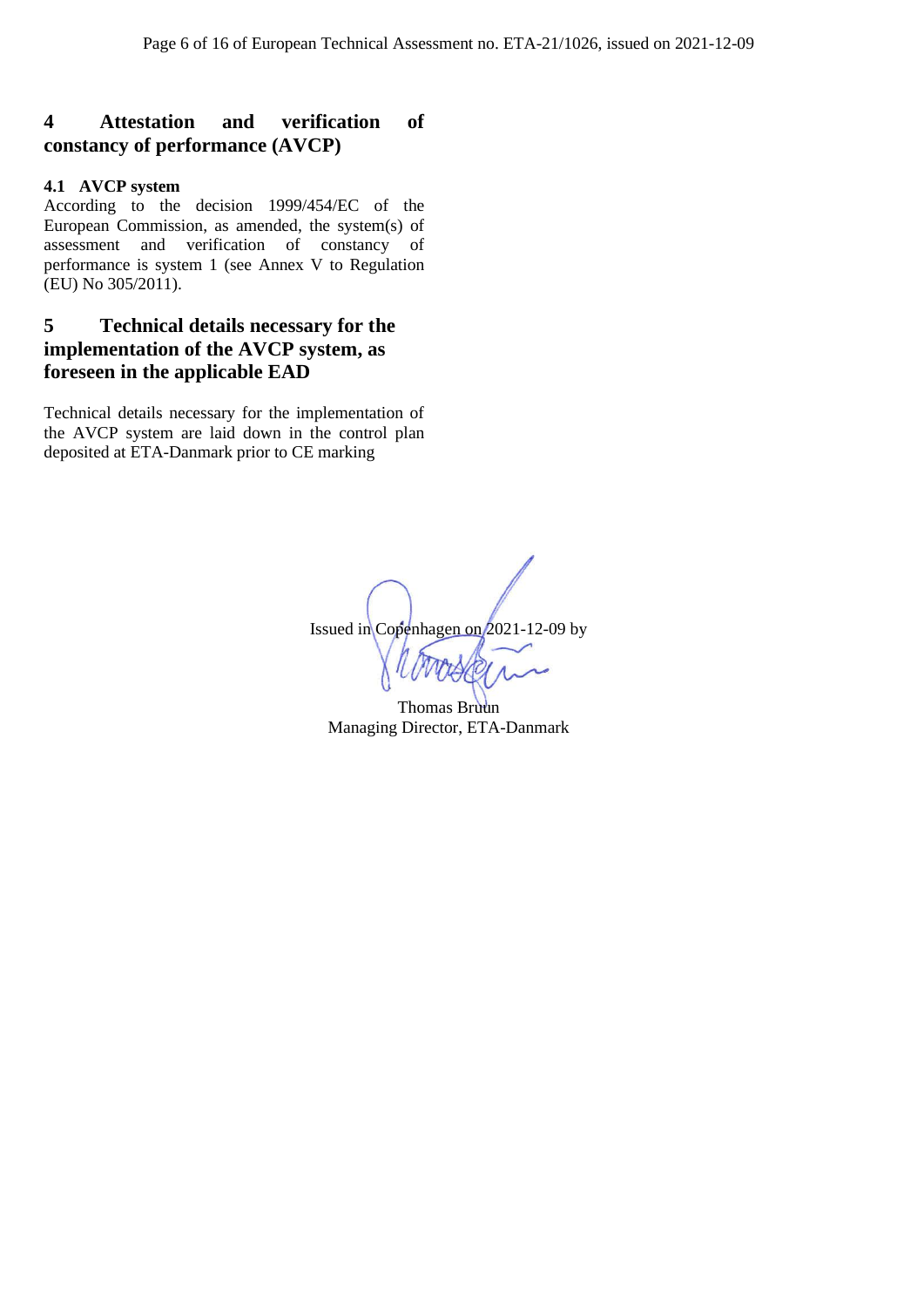#### **Annex A**

#### **Resistance to fire classification of ArmaProtect FW2 Firestop Wrap mounted as single penetration seals**

# **A.1 General information:**

## **A. 1.1. Wall/floor constructions**

#### **a. Flexible wall**

The wall must have a minimum thickness of 100 mm and a metal profile frame lined on both faces with minimum 2 layers of 12,5 mm thick gypsum boards according to EN 520/gypsum plaster boards according to EN 18180.

# **b. Aerated concrete wall**

The wall must have a minimum thickness of 150 mm and comprise aerated concrete with a minimum density of  $600-650$  kg/m<sup>3</sup>

#### **c. Aerated concrete floor**

The floor must have a minimum thickness of 150 mm and comprise aerated concrete with a minimum density of 500-550 kg/ $m<sup>3</sup>$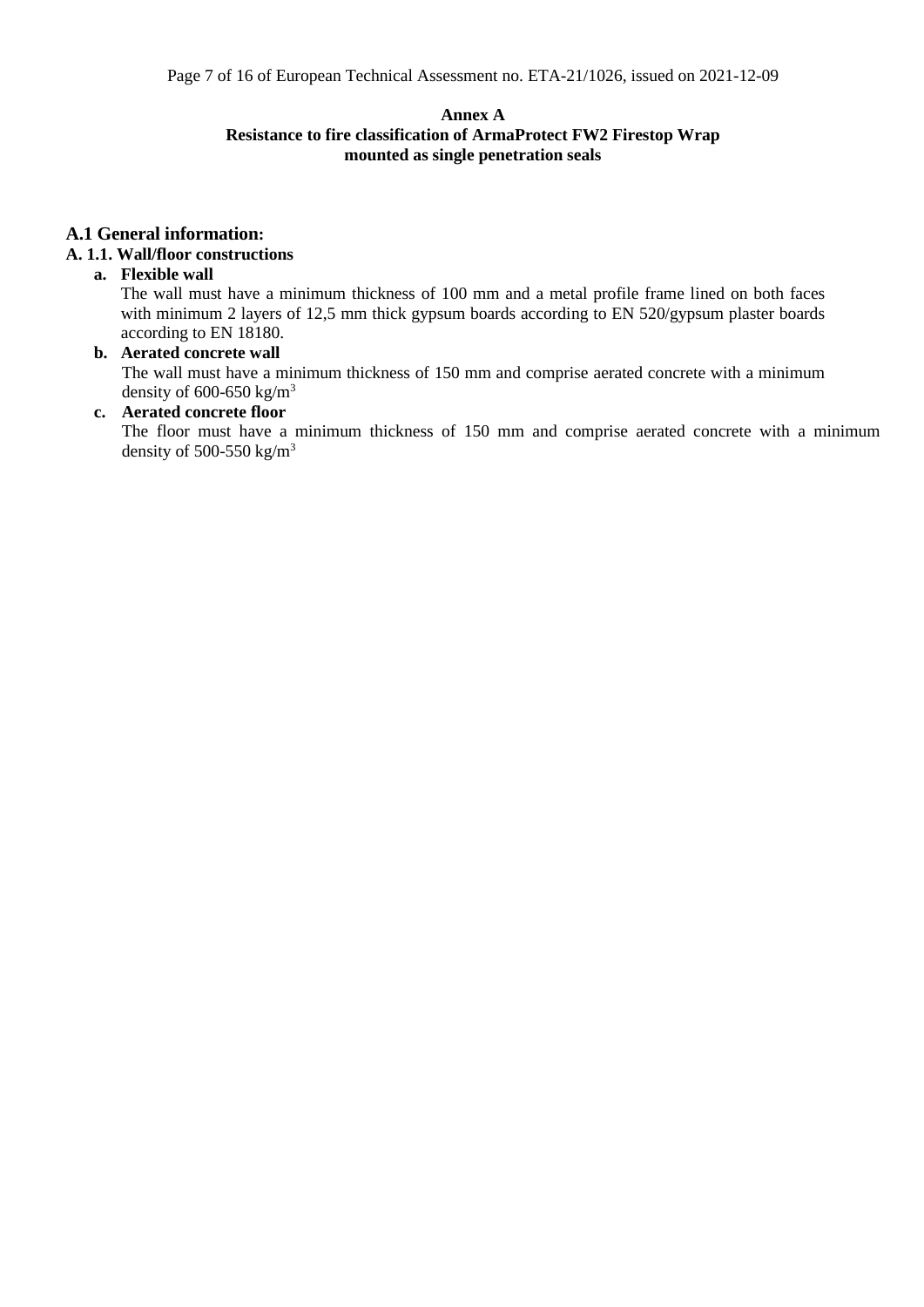# Page 8 of 16 of European Technical Assessment no. ETA-21/1026, issued on 2021-12-09 **A.2 Flexible wall, according to Annex A.1.1.a**



# **Construction details**

**Penetration seal:**  ArmaProtect FW2 Firestop Wrap intumescent fire protection wraps Numbers/width:  $1x \ge 125$  mm, or  $2x \ge 62.5$  mm Thickness: 1,5 mm Layers: According to table

## **Protective insulation:**

With or without protective insulation made of Rockwool "Klimarock" or FEF-Insulation. Length and width: According to table.

#### **Annular gap filling material:**

ArmaProtect ABLC or ArmaProtect EXPS or Non-combustible material (class A1 or A2-s1, d0 according to EN 13501- 1).

#### **Back-up filling material:**

Loose stone wool.

#### **Working Space:**

Working space between services  $\geq 100$  mm, gap – except for services marked "zero distance".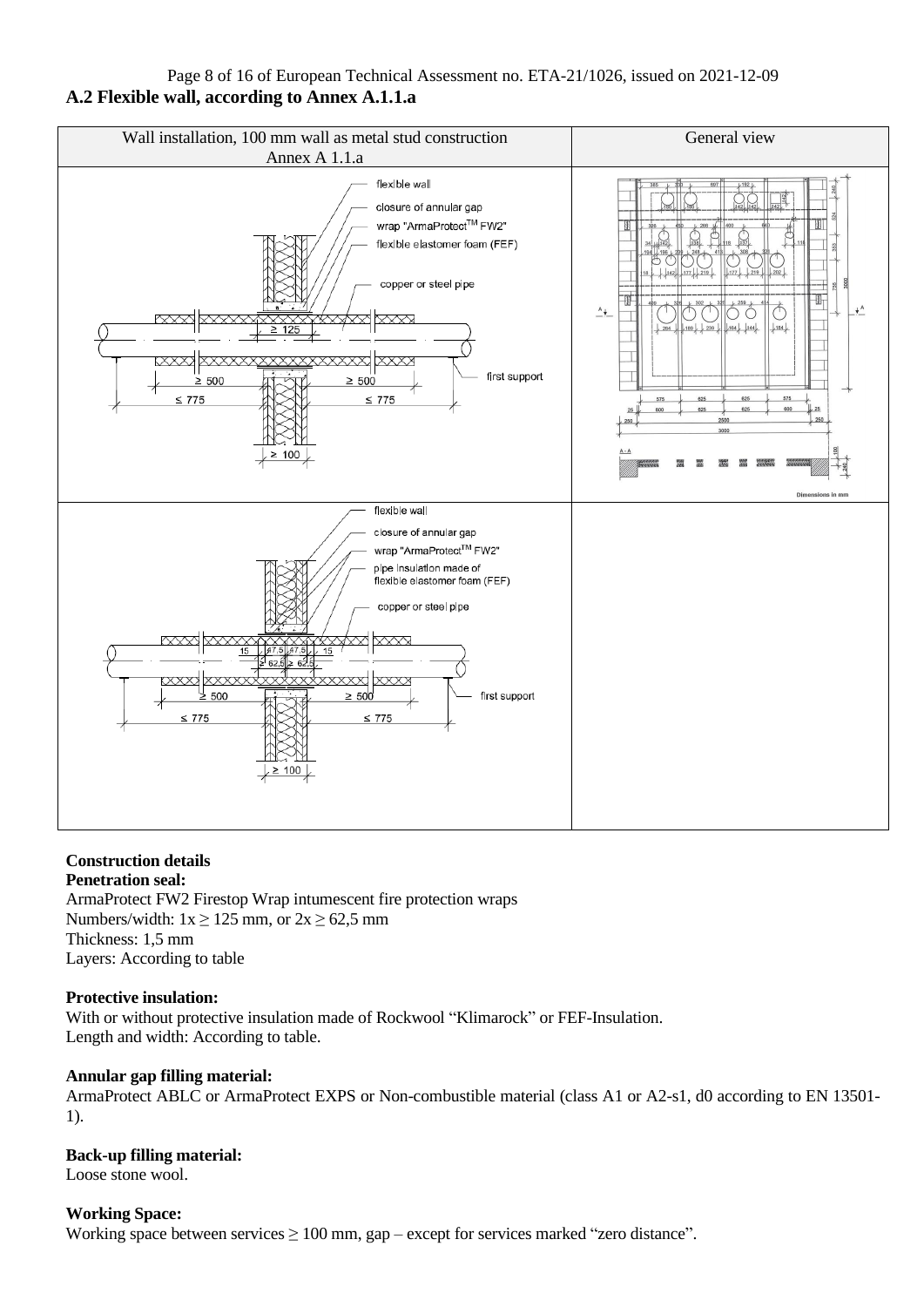| <b>Material</b>                    | Pipe<br>outer- Ø<br>[mm] | Pipe wall<br>thickness<br>${\rm [mm]}$        | <b>Insulation</b><br>type                 | <b>Insulation</b><br>thickness<br>[mm]         | <b>ArmaProtect</b><br>FW <sub>2</sub><br>[No. of layers] | <b>Protective</b><br>insulation<br>${\rm [mm]}$ | <b>Integrity</b><br>$\mathbf{[E]}$ | <b>Fire</b><br>resistance<br>classification<br>[E1]            |
|------------------------------------|--------------------------|-----------------------------------------------|-------------------------------------------|------------------------------------------------|----------------------------------------------------------|-------------------------------------------------|------------------------------------|----------------------------------------------------------------|
|                                    |                          |                                               |                                           | 9.0                                            | 1                                                        | ۰                                               | E 90 C/U                           | <b>EI 90 C/U</b>                                               |
|                                    | $\leq 28,0$              | $1,0 - 14,2$                                  |                                           | $> 9,0 - 525,0$                                | 2                                                        | ä,                                              | E 90 C/U                           | <b>EI 90 C/U</b>                                               |
|                                    | $>$ 28,0 - $\leq$ 42,0   | $1,2 - 14,2$                                  |                                           | 13,0                                           | $\mathbf{1}$                                             | ä,                                              | E 90 C/U                           | <b>EI 90 C/U</b>                                               |
| Copper, steel,<br>stainless steel. |                          |                                               |                                           | $>$ 13,0 - $\leq$ 25,0                         | $\overline{\mathbf{2}}$                                  | i.                                              | E 90 C/U                           | EI 90 C/U                                                      |
| cast iron                          | $\leq 54.0$              | $1,5 - 14,2$                                  |                                           | $19,0 - 540,0$                                 | $\overline{2}$                                           | ÷                                               | E 90 C/U                           | EI 90 C/U                                                      |
|                                    |                          |                                               |                                           | $> 19,0 - \leq 40,0$                           | $\overline{2}$                                           |                                                 | E 90 C/U                           | <b>EI 90 C/U</b>                                               |
|                                    | $\leq 88,9$              |                                               | $XG/A$ rmaflex                            | $>$ 19,0 - $\leq$ 40,0                         | $\overline{2}$                                           | $\geq$ 30 x 500                                 | E 120 C/U                          | EI 120 C/U                                                     |
|                                    |                          | $2.0 - 14.2$                                  |                                           | 50,0                                           | 3                                                        | $\geq$ 19 x 500                                 | E 120 C/U                          | EI 120 C/U                                                     |
|                                    | $> 88,9 - 5108,0$        |                                               |                                           | 19,0                                           | $\overline{2}$                                           | $\geq$ 30 x 250                                 | E 90 C/U                           | <b>EI 90 C/U</b>                                               |
|                                    |                          |                                               |                                           | $>$ 19,0 - $\leq$ 50,0                         | 2                                                        | $\geq$ 30 x 250                                 | E 90 C/U                           | <b>EI 60 C/U</b>                                               |
| Steel, stainless                   | $> 88,9 - 114,3$         | $3,2 - 14,2$                                  |                                           | 19,0                                           | $\overline{2}$                                           | $\geq$ 30 x 500                                 | E 90 C/U                           | <b>EI 90 C/U</b>                                               |
| steel, cast iron                   |                          |                                               |                                           | $19,0 - 50,0$                                  | 3                                                        | $\geq$ 30 x 500                                 | E 120 C/U                          | EI 120 C/U                                                     |
|                                    | $>$ 108,0 - $\leq$ 168,3 | $4,0 - 14,2$                                  |                                           | $25,0 - 50,0$                                  | $\overline{2}$                                           | $\geq$ 30 x 250                                 | E 90 C/U                           | EI 60 C/U                                                      |
|                                    | $>$ 168,3 - $\leq$ 219,1 | $4,5 - 14,2$                                  |                                           | 25,0                                           | $\overline{2}$                                           | $\geq$ 30 x 250                                 | E 90 C/U                           | EI 60 C/U                                                      |
| <b>Material</b>                    | Pipe<br>outer- Ø<br>[mm] | <b>Pipe wall</b><br>thickness<br>${\rm [mm]}$ | <b>Insulation</b><br>type                 | <b>Insulation</b><br>thickness<br>[mm]         | <b>ArmaProtect</b><br>FW <sub>2</sub><br>[No. of layers] | <b>Protective</b><br>insulation<br>[mm]         | <b>Integrity</b><br>$\mathbf{E}$   | <b>Fire</b><br>resistance<br>classification<br>[EI]            |
| Copper, steel,                     |                          |                                               |                                           | 20,0                                           |                                                          |                                                 | E 90 C/U                           | <b>EI 90 C/U</b>                                               |
| stainless steel.<br>cast iron      | < 54.0                   | $1,5 - 14,2$                                  | SH/Armaflex                               | $>$ 20,0 - $\leq$ 40,0                         | 2                                                        |                                                 | E 120 C/U                          | EI 120 C/U                                                     |
| <b>Material</b>                    | Pipe<br>outer- Ø<br>[mm] | Pipe wall<br>thickness<br>${\rm [mm]}$        | <b>Insulation</b><br>type                 | <b>Insulation</b><br>thickness<br>[mm]         | <b>ArmaProtect</b><br>FW <sub>2</sub><br>[No. of layers] | <b>Protective</b><br>insulation<br>${\rm [mm]}$ | Integrity<br> E                    | <b>Fire</b><br>resistance<br>classification<br>[EI]            |
| Copper, steel,                     |                          |                                               |                                           | 17,0                                           |                                                          |                                                 | E 90 C/U                           | <b>EI 90 C/U</b>                                               |
| stainless steel.<br>cast iron      | $\leq 54,0$              | $1,5 - 14,2$                                  | AF/Armaflex                               | $>$ 17,0 - $\leq$ 38,0                         | 2                                                        |                                                 | E 120 C/U                          | EI 120 C/U                                                     |
| <b>Material</b>                    | Pipe<br>outer- Ø<br>[mm] | <b>Pipe wall</b><br>thickness<br>[mm]         | <b>Insulation</b><br>type                 | <b>Insulation</b><br>thickness<br>${\rm [mm]}$ | <b>ArmaProtect</b><br>FW <sub>2</sub><br>[No. of layers] | <b>Protective</b><br>insulation<br>[mm]         | <b>Integrity</b><br>$\mathbf{[E]}$ | <b>Fire</b><br>resistance<br>classification<br>$\mathbf{[EI]}$ |
| Copper, steel,                     |                          |                                               |                                           | 19,0                                           |                                                          |                                                 | E 90 C/U                           | EI 60 C/U                                                      |
| stainless steel,                   | $\leq 54,0$              | $1,5 - 14,2$                                  | NH/Armaflex                               | $>$ 19,0 - < 38,0                              | 2                                                        |                                                 | E 90 C/U                           | EI 90 C/U                                                      |
| cast iron                          |                          |                                               |                                           | 38,0                                           |                                                          |                                                 | E 120 C/U                          | EI 120 C/U                                                     |
| <b>Material</b>                    | Pipe<br>outer- Ø<br>[mm] | Pipe wall<br>thickness<br>[mm]                | <b>Insulation</b><br>type                 | <b>Insulation</b><br>thickness<br>[mm]         | <b>ArmaProtect</b><br>FW2<br>[No. of layers]             | <b>Protective</b><br>insulation<br>[mm]         | <b>Integrity</b><br>$\mathbf{[E]}$ | Fire<br>resistance<br>classification<br>[EI]                   |
| Copper, steel,                     |                          |                                               |                                           | 16,5                                           | 2                                                        | ۰                                               | E 90 C/U                           | EI 60 C/U                                                      |
| stainless steel,<br>cast iron      | $\leq 54,0$              | $1,5 - 14,2$                                  | Kaiflex Kkplus $s^2$ > 16,5 - $\leq$ 35,5 |                                                | $\overline{2}$                                           | ۰                                               | E 90 C/U                           | <b>EI 90 C/U</b>                                               |

## **ArmaProtect FW2 Firestop Wrap Resistance to fire classification, 100 mm flexible wall installations**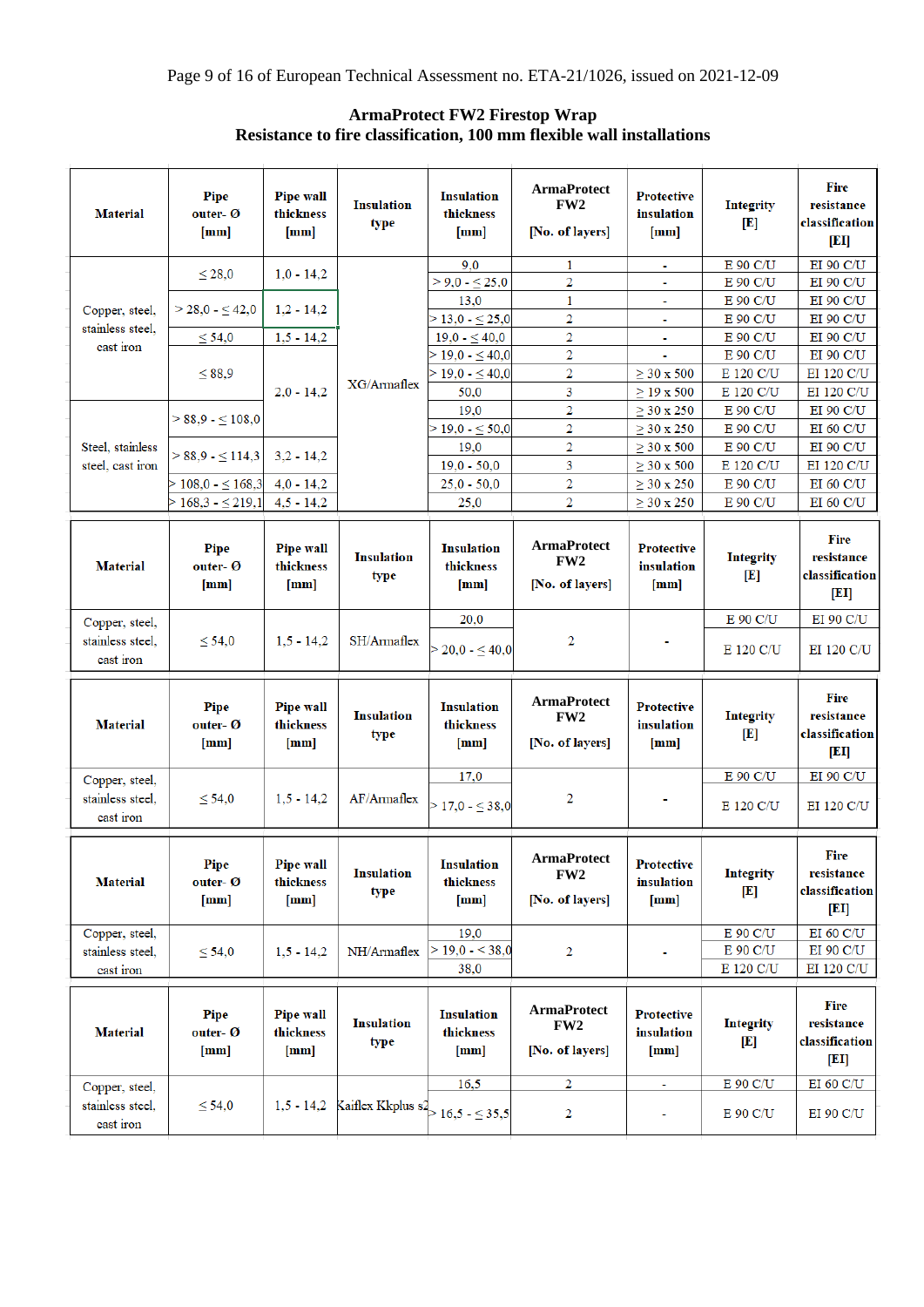| <b>Material</b>                                 | Pipe<br>outer- $\boldsymbol{\varnothing}$<br>[mm] | <b>Pipe wall</b><br>thickness<br>[mm] | <b>Insulation</b><br>type | <b>Insulation</b><br>thickness<br>[mm] | <b>ArmaProtect</b><br>FW2<br>[No. of layers] | <b>Protective</b><br>insulation<br>[mm] | <b>Integrity</b><br>$\mathbf{[E]}$ | Fire<br>resistance<br>classification<br> D              |
|-------------------------------------------------|---------------------------------------------------|---------------------------------------|---------------------------|----------------------------------------|----------------------------------------------|-----------------------------------------|------------------------------------|---------------------------------------------------------|
| Copper, steel,<br>stainless steel.<br>cast iron | < 54.0                                            | $1.5 - 14.2$                          | Kaiflex Htplus            | $10.0 - 34.0$                          | 2                                            | ÷                                       | E 90 C/U                           | <b>EI 90 C/U</b>                                        |
|                                                 |                                                   |                                       |                           | Zerodistance                           |                                              |                                         |                                    |                                                         |
| <b>Material</b>                                 | Pipe<br>outer- Ø<br>[mm]                          | Pipe wall<br>thickness<br>[mm]        | <b>Insulation</b><br>type | <b>Insulation</b><br>thickness<br>[mm] | <b>ArmaProtect</b><br>FW2<br>[No. of layers] | <b>Protective</b><br>insulation<br>[mm] | <b>Integrity</b><br>ŒТ             | <b>Fire</b><br>resistance<br>classificatio<br>n<br>ſЕIJ |
| Copper, steel,                                  | $\leq 42.0$                                       | $1,2 - 14,2$                          |                           | 13.0                                   | 1<br>1                                       | ÷                                       | E 90 C/U<br>E 90 C/U               | EI 90 C/U<br>EI 90 C/U                                  |
| stainless steel.                                | $\leq 42.0$<br>$\leq 54.0$                        | $1,2 - 14,2$<br>$1,5 - 14,2$          | XG/Armaflex               | 13,0<br>19,0                           | 2                                            | L.<br>$\geq$ 20 x 250                   | E 90 C/U                           | EI 90 C/U                                               |
| cast iron                                       | $\leq$ 88.9                                       | $2,0 - 14,2$                          |                           | 19,0                                   | 2                                            | $> 20 \times 250$                       | E 90 C/U                           | $EI$ 60 $C/U$                                           |
| <b>Steel</b>                                    | $\leq 88.9$<br>$\leq 219.1$                       | $2,0 - 14,2$<br>$4.5 - 14.2$          |                           | 19.0<br>25.0                           | $\overline{2}$<br>2                          | $\geq$ 20 x 250<br>$\geq$ 30 x 250      | E 90 C/U<br>E 90 C/U               | EI 90 C/U<br>EI 60 C/U                                  |
| <b>Material</b>                                 | Pipe<br>outer- Ø<br>[mm]                          | <b>Pipe wall</b><br>thickness<br>[mm] | <b>Insulation</b><br>type | <b>Insulation</b><br>thickness<br>[mm] | <b>ArmaProtect</b><br>FW2<br>[No. of layers] | <b>Protective</b><br>insulation<br>[mm] | <b>Integrity</b><br>$\mathbf{E}$   | <b>Fire</b><br>resistance<br>classification<br>[EI]     |
|                                                 |                                                   |                                       |                           |                                        |                                              |                                         |                                    |                                                         |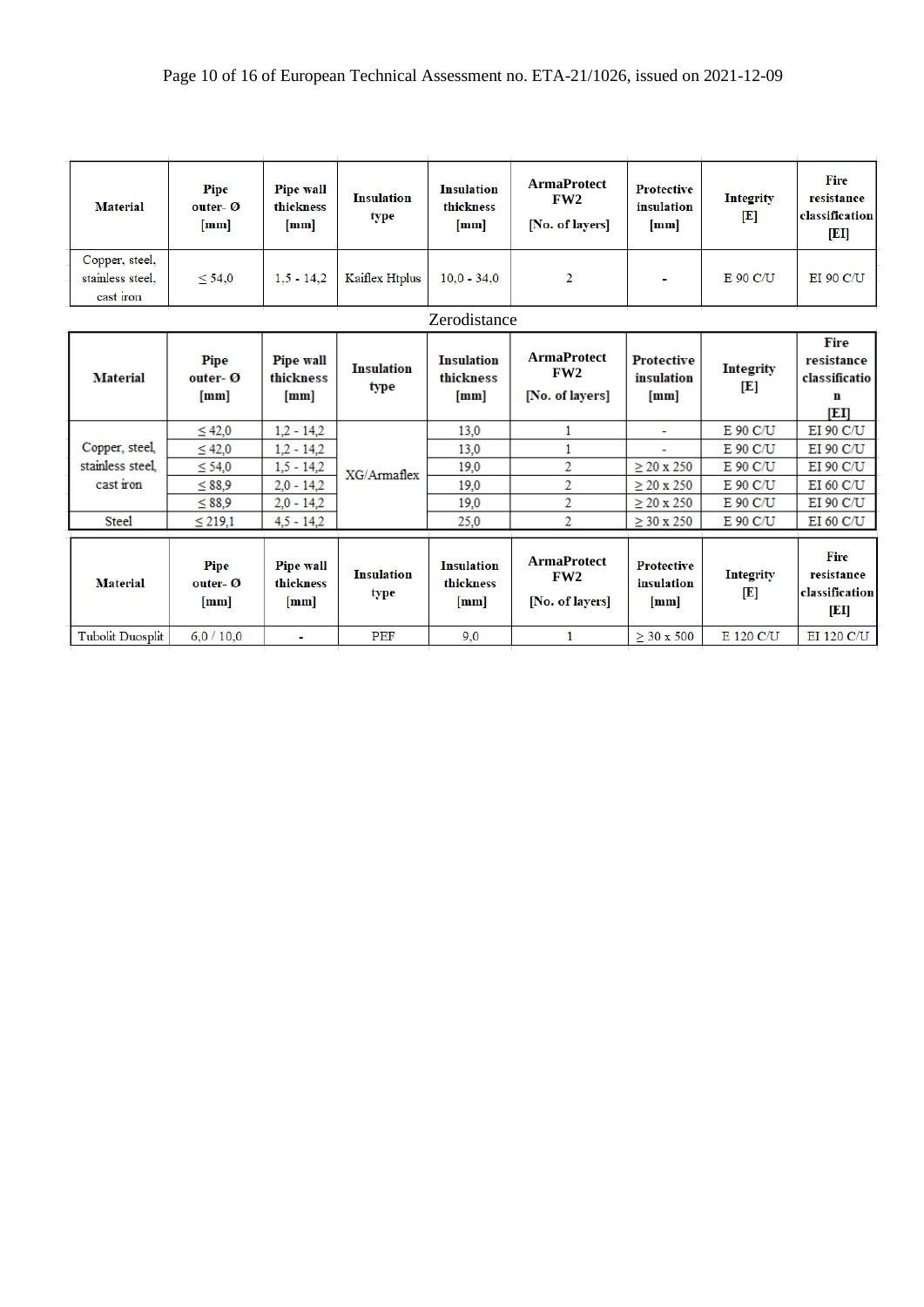## **A.3 Aerated concrete wall, according to Annex A.1.1.b**



#### **Construction details Penetration seal:**

ArmaProtect FW2 Firestop Wrap intumescent fire protection wraps Numbers/width:  $2x \ge 62,5$  mm Thickness: 1,5 mm Layers: According to table.

#### **Protective insulation:**

With or without protective insulation made of Rockwool "Klimarock" or FEF-Insulation Length and width: According to table.

#### **Annular gap filling material:**

ArmaProtect ABLC or ArmaProtect EXPS or Non-combustible material (class A1 or A2-s1, d0 according to EN 13501- 1) as e.g., concrete, cementitious or gypsum mortar or ArmaProtect MM20 according to EN 998-2 or ArmaProtect CM.

#### **Back-up filling material:**

Loose stone wool.

#### **Working Space:**

Working space between services  $\geq 100$  mm, gap – except for services marked "zero distance".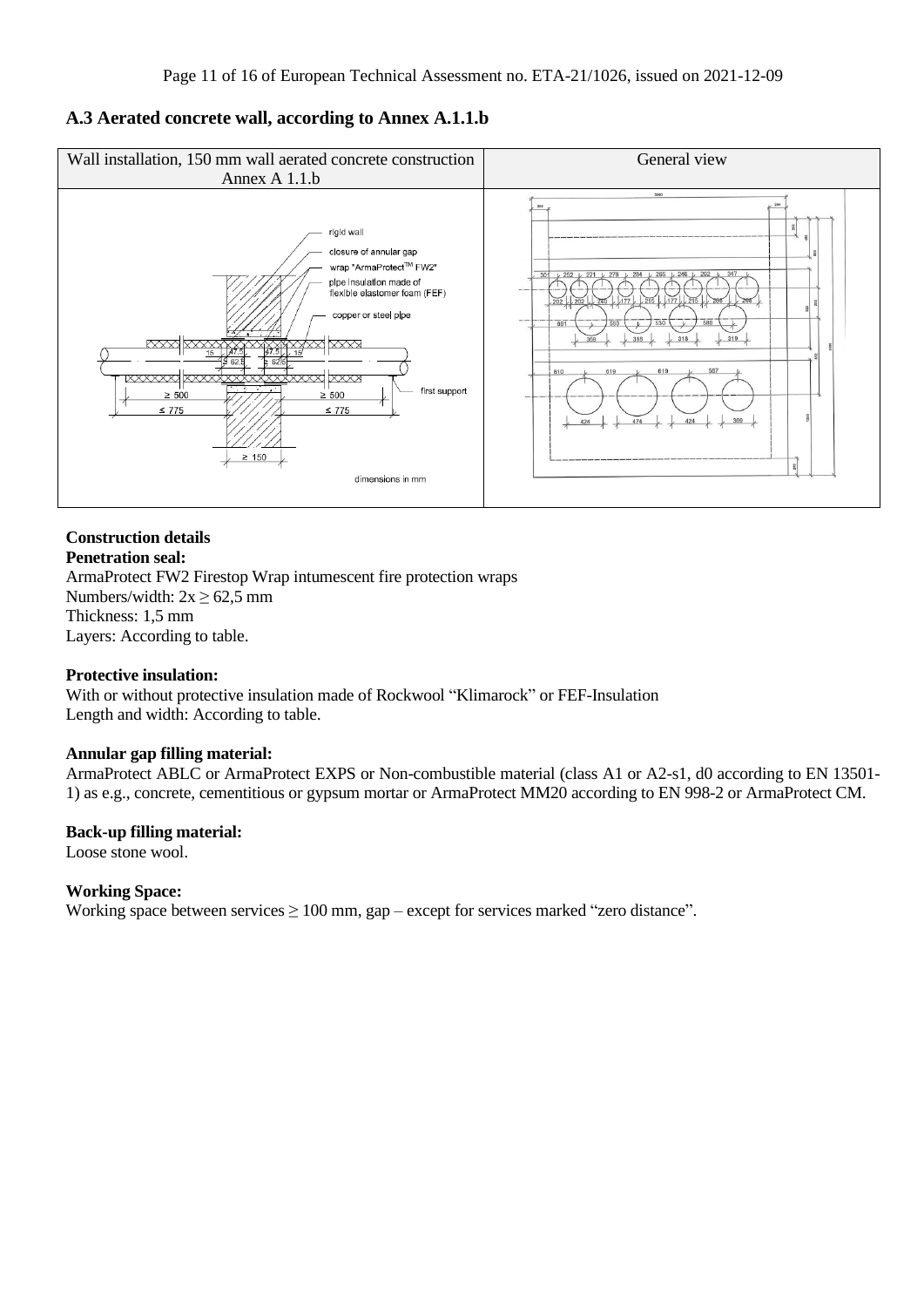### **ArmaProtect FW2 Firestop Wrap Resistance to fire classification, 150 mm concrete wall installations**

| <b>Material</b>               | Pipe<br>outer- Ø<br>[mm] | <b>Pipe wall</b><br>thickness<br>[mm] | <b>Insulation</b><br>type | <b>Insulation</b><br>thickness<br>[mm] | <b>ArmaProtect</b><br>FW <sub>2</sub><br>[No. of layers] | <b>Protective</b><br>insulation<br>[mm] | <b>Integrity</b><br>E | Fire<br>resistance<br>classification<br>[EI] |
|-------------------------------|--------------------------|---------------------------------------|---------------------------|----------------------------------------|----------------------------------------------------------|-----------------------------------------|-----------------------|----------------------------------------------|
| Copper, steel,                |                          |                                       |                           | 38,0                                   | $\overline{2}$                                           | $\mathbf{r}$                            | E 120 C/U             | EI 120 C/U                                   |
| stainless steel,<br>cast iron | < 88.9                   | $2,0 - 14,2$                          | $XG/A$ rmaflex            | $19.0 - 38.0$                          | 2                                                        | $\geq$ 19 x 500                         | E 90 C/U              | <b>EI 90 C/U</b>                             |
|                               | $\leq$ 114,3             | $3,2 - 14,2$                          |                           | 19.0                                   | $\overline{2}$                                           | $\sim$                                  | E 120 C/U             | <b>EI 90 C/U</b>                             |
|                               |                          |                                       |                           | $19.0 - 38.0$                          | 2                                                        | $\sim$                                  | E 120 C/U             | EI 60 C/U                                    |
|                               |                          |                                       |                           | 50.0                                   | 3                                                        | $> 30 \times 500$                       | E 120 C/U             | <b>EI 90 C/U</b>                             |
| Steel, stainless              | $\leq 219.1$             | $4,5 - 14,2$                          |                           | 25.0                                   | 2                                                        | $> 60 \times 500$                       | E 120 C/U             | EI 120 C/U                                   |
| steel, cast iron              |                          |                                       |                           | 50.0                                   | 3                                                        | $> 60 \times 500$                       | E 120 C/U             | <b>EI 90 C/U</b>                             |
|                               |                          |                                       |                           | 25.0                                   | 2                                                        | $> 60 \times 750$                       | E 120 C/U             | EI 120 C/U                                   |
|                               | $\leq 323.9$             | $5.6 - 14.2$                          |                           | 50,0                                   | 3                                                        | $> 60 \times 750$                       | E 120 C/U             | EI 120 C/U                                   |

ArmaProtect FW2 Firestop Wrap - 2 x 62,5 mm placed on both sides

### ArmaProtect FW2 Firestop Wrap - 2 x 62,5 mm placed on both sides

| <b>Material</b>  | Pipe<br>outer- $\boldsymbol{\emptyset}$<br>[mm] | <b>Pipe wall</b><br>thickness<br>[mm] | <b>Insulation</b><br>type | <b>Insulation</b><br>thickness<br>$\lceil$ mm $\rceil$ | <b>ArmaProtect</b><br>FW <sub>2</sub><br>[No. of layers] | <b>Protective</b><br>insulation<br>[mm] | <b>Integrity</b><br>$\mathbf{E}$ | Fire<br>resistance<br>classification<br>[EI] |
|------------------|-------------------------------------------------|---------------------------------------|---------------------------|--------------------------------------------------------|----------------------------------------------------------|-----------------------------------------|----------------------------------|----------------------------------------------|
|                  |                                                 | $4.0 - 14.2$<br>$\leq 168.3$          | $AF/Ar$ maflex            | 25.0                                                   |                                                          |                                         | E 120 C/U                        | EI 60 C/U                                    |
| Steel, stainless |                                                 |                                       |                           | 50,0                                                   |                                                          |                                         | E 120 C/U                        | EI 60 C/U                                    |
| steel, cast iron |                                                 |                                       |                           | 25.0                                                   |                                                          | $\geq$ 30 x 500                         | E 120 C/U                        | EI 60 C/U                                    |
|                  |                                                 |                                       |                           | 50.0                                                   |                                                          | $> 30 \times 500$                       | E 120 C/U                        | EI 60 C/U                                    |

### ArmaProtect FW2 Firestop Wrap - 2 x 125 mm placed on both sides

| <b>Material</b>  | Pipe<br>outer- $\boldsymbol{\varnothing}$<br>[mm] | <b>Pipe wall</b><br>thickness<br>[mm] | <b>Insulation</b><br>type | <b>Insulation</b><br>thickness<br>[mm] | <b>ArmaProtect</b><br>FW <sub>2</sub><br>[No. of layers] | <b>Protective</b><br>insulation<br>[mm] | <b>Integrity</b><br>$\left[ \mathrm{E} \right]$ | Fire<br>resistance<br>classification<br>[EI] |
|------------------|---------------------------------------------------|---------------------------------------|---------------------------|----------------------------------------|----------------------------------------------------------|-----------------------------------------|-------------------------------------------------|----------------------------------------------|
|                  | $\leq 28,0$                                       | $1,0 - 14,2$                          |                           | $9,0 - 25,0$                           |                                                          |                                         |                                                 | EI 120 C/U                                   |
| Copper, steel,   | $\leq 42,0$                                       | $1,2 - 14,2$                          |                           | $10.0 - 44.0$                          |                                                          |                                         |                                                 | EI 120 C/U                                   |
| stainless steel. | < 54,0                                            | $1,5 - 14,2$                          |                           | $13.0 - 50.0$                          | 2                                                        |                                         |                                                 | EI 120 C/U                                   |
| cast iron        | $\leq$ 88,9                                       |                                       | NH/Armaflex               | $19,0 - 38,0$                          |                                                          | $\geq$ 30 x 500                         | E 120 C/U                                       | EI 120 C/U                                   |
|                  | < 108.0                                           |                                       |                           | $25.0 - 50.0$                          |                                                          | $>$ 40 x 750                            |                                                 | EI 120 C/U                                   |
| Steel, stainless | $\leq 168.3$                                      | $4,0 - 14,2$                          |                           | $19.0 - 50.0$                          | 2                                                        | $> 40 \times 500$                       |                                                 | EI 120 C/U                                   |
| steel, cast iron | $\leq 219,1$                                      | $4,5 - 14,2$                          |                           | 19,0                                   |                                                          | $\geq 60 \times 500$                    |                                                 | EI 120 C/U                                   |

### ArmaProtect FW2 Firestop Wrap - 2 x 125 mm placed on both sides

| <b>Material</b>                   | Pipe<br>outer- Ø<br>[mm] | <b>Pipe wall</b><br>thickness<br>[mm] | <b>Insulation</b><br>type | <b>Insulation</b><br>thickness<br>[mm] | <b>ArmaProtect</b><br>FW <sub>2</sub><br>[No. of layers] | <b>Protective</b><br>insulation<br>[mm] | <b>Integrity</b><br>[E] | Fire<br>resistance<br>classification<br>[EI] |
|-----------------------------------|--------------------------|---------------------------------------|---------------------------|----------------------------------------|----------------------------------------------------------|-----------------------------------------|-------------------------|----------------------------------------------|
| <b>Tubolit Duosplit</b><br>copper | 10.0 / 18.0              | $\overline{\phantom{a}}$              | PEF                       | 9,0                                    |                                                          |                                         | E 120 C/U               | EI 120 C/U                                   |

including 1 x PE-pipe  $\varnothing$  25 mm and 2 x cable  $\varnothing$  14 mm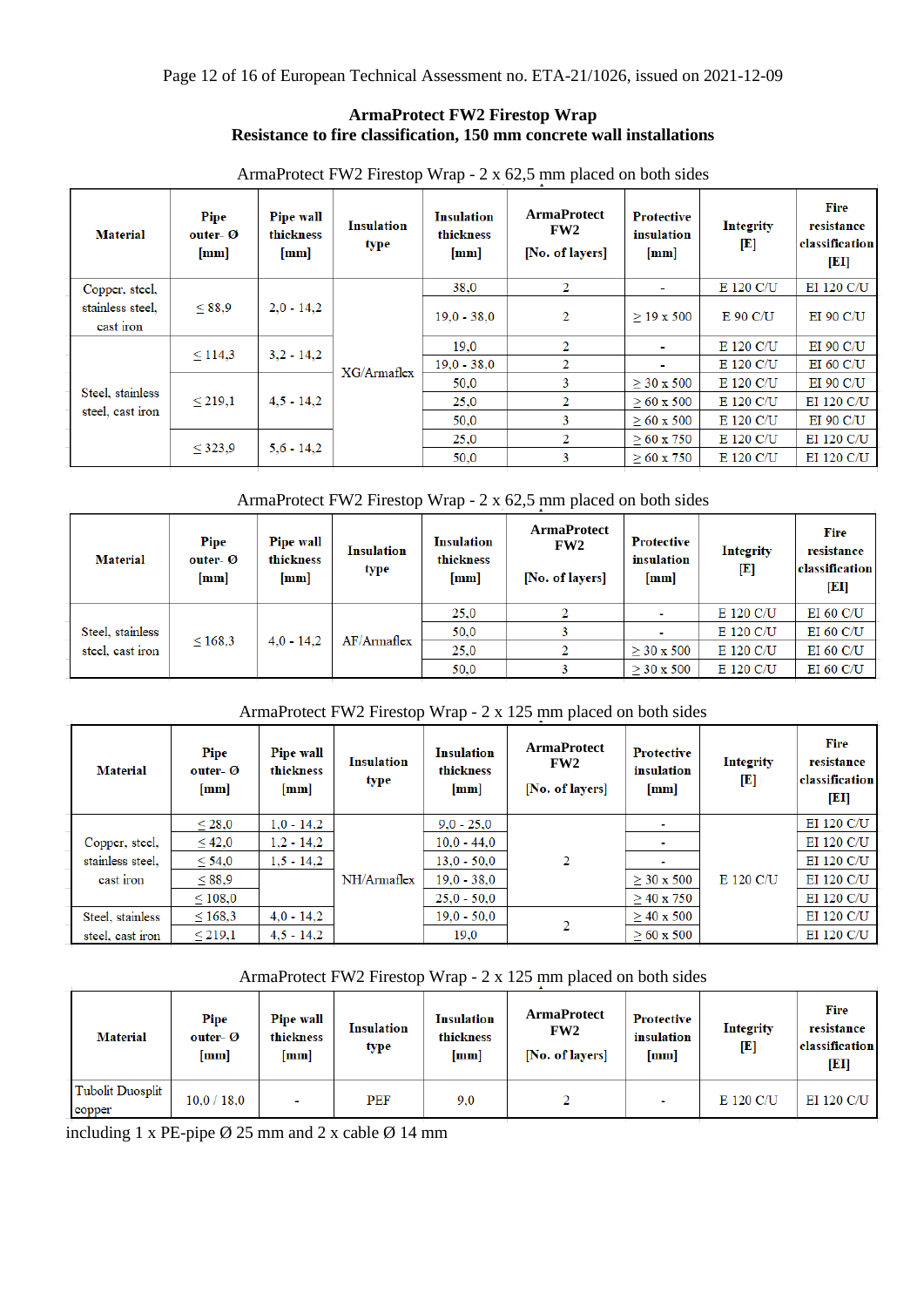# **A.3 Aerated concrete floor, according to Annex A.1.1.c**



#### **Construction details Penetration seal:**

ArmaProtect FW2 Firestop Wrap intumescent fire protection wraps Numbers/width: 1 or  $2x \ge 125$  mm Thickness: 1,5 mm Layers: According to table

#### **Protective insulation:**

With or without protective insulation made of Rockwool "Klimarock" or FEF-Insulation Length and width: According to table.

## **Annular gap filling material:**

ArmaProtect ABLC or ArmaProtect EXPS or Non-combustible material (class A1 or A2-s1, d0 according to EN 13501- 1) as e.g., concrete, cementitious or gypsum mortar or ArmaProtect MM20 according to EN 998-2 or ArmaProtect CM.

# **Back-up filling material:**

Loose stone wool.

#### **Working Space:**

Working space between services  $\geq 0$  mm.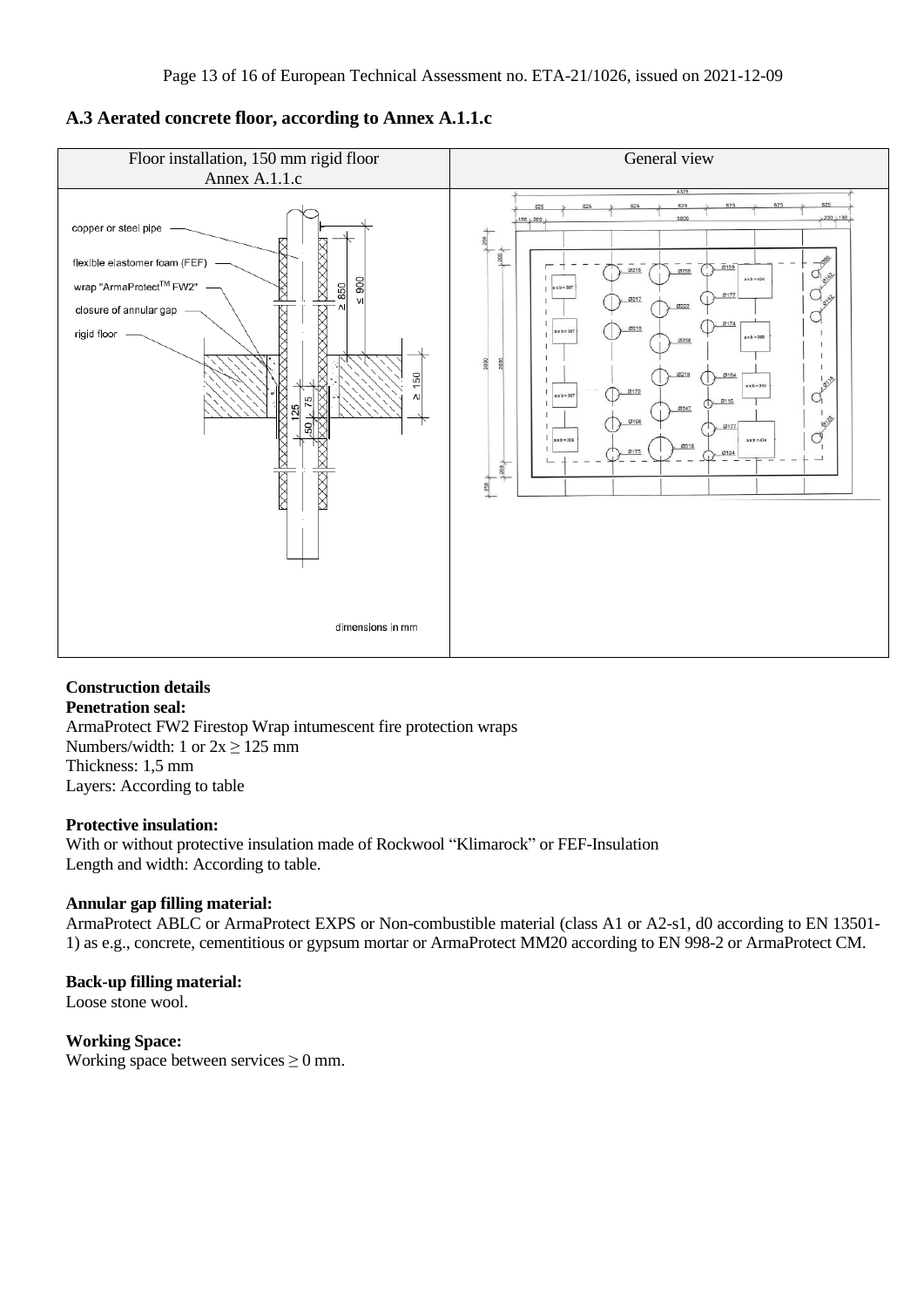### **ArmaProtect FW2 Firestop Wrap Resistance to fire classification, 150 mm concrete floor installations**

| ArmaProtect FW2 Firestop Wrap - 1 x 125 mm placed at floor bottom |  |  |
|-------------------------------------------------------------------|--|--|
|-------------------------------------------------------------------|--|--|

| <b>Material</b>                 | Pipe outer-O           | Pipe wall<br>thickness<br>[mm] | <b>Insulation</b><br>type | <b>Insulation</b><br>thickness<br>[mm] | <b>ArmaProtect</b><br>FW <sub>2</sub><br>[No. of layers] | Protective<br>insulation<br>[mm] | <b>Integrity</b><br>[E] | Fire resistance<br>classification<br>[EI] |
|---------------------------------|------------------------|--------------------------------|---------------------------|----------------------------------------|----------------------------------------------------------|----------------------------------|-------------------------|-------------------------------------------|
|                                 | < 28.0                 | $1,0 - 14,2$                   |                           | 9.0                                    |                                                          |                                  |                         |                                           |
|                                 |                        |                                | XG/Armaflex               | $>$ 9.0 - < 25.0                       |                                                          |                                  | E 120 C/U               | EI 120 C/U                                |
| Copper, steel,                  |                        |                                |                           | 13.0                                   |                                                          |                                  |                         |                                           |
| stainless steel or<br>cast iron | $>$ 28,0 - $\leq$ 42,0 | $1,2 - 14,2$                   |                           | $>$ 13,0 - $\leq$ 25,0                 |                                                          |                                  |                         |                                           |
|                                 | $>$ 42.0 - < 54.0      | $1.5 - 14.2$                   |                           | $19.0 - 40.0$                          | п.                                                       |                                  |                         |                                           |
|                                 | $>$ 54,0 - $\leq$ 88,9 | $2.0 - 14.2$                   |                           |                                        |                                                          | $\geq$ 30 x 500                  |                         |                                           |

| <b>Material</b>                                   | Pipe outer-O | Pipe wall<br>thickness<br>[mm] | <b>Insulation</b><br>type | <b>Insulation</b><br>thickness<br>[mm] | <b>ArmaProtect</b><br>FW 2<br>[No. of layers] | <b>Protective</b><br>insulation<br>[mm]                                                                           | <b>Integrity</b><br>[E] | Fire resistance<br>classification<br>[EI] |            |
|---------------------------------------------------|--------------|--------------------------------|---------------------------|----------------------------------------|-----------------------------------------------|-------------------------------------------------------------------------------------------------------------------|-------------------------|-------------------------------------------|------------|
| Copper, steel,<br>stainless steel or<br>cast iron | $\leq 54.0$  | $1, 5 - 14, 2$                 |                           | 19                                     | $\overline{2}$                                | Isover ML <sub>3</sub><br>$+0.6$ mm<br>steel sheet<br>casing<br>Rockwool<br>Klimarock<br>$+0.6$ mm<br>steel sheet |                         | EI 120 C/U                                |            |
|                                                   | $\leq$ 88.9  | $2,0 - 14,2$                   | AF/Armaflex               |                                        | 14.5<br>19.0<br>41.5                          |                                                                                                                   | casing                  | E 120 C/U                                 | EI 60 C/U  |
|                                                   |              |                                |                           | $18.0 - 41.5$                          |                                               | $\geq$ 30 x 500                                                                                                   |                         | EI 120 C/U                                |            |
|                                                   | $\leq 108.0$ | $2,0 - 14,2$                   |                           | 19.0                                   | 2                                             |                                                                                                                   |                         |                                           |            |
|                                                   |              |                                |                           | $>$ 19,0 - $\leq$ 50,0                 | 3                                             |                                                                                                                   |                         |                                           |            |
| Steel,                                            | $\leq 168.3$ | $4,0 - 14,2$                   |                           | 25,0<br>$>$ 25,0 - $\leq$ 50,0         | $\overline{2}$<br>3                           |                                                                                                                   |                         | EI 60 C/U                                 |            |
| stainless steel or                                |              |                                |                           | $>$ 19,0 - $\leq$ 25,0                 | $\overline{2}$                                |                                                                                                                   |                         | EI 120 C/U                                |            |
| cast iron                                         | $\leq 219.1$ | $4,5 - 14,2$                   |                           | $>$ 25,0 - $\leq$ 50,0                 | 3                                             | $\geq 60$ x 500                                                                                                   |                         | EI 90 C/U                                 |            |
|                                                   |              | < 323.9                        | $5,6 - 14,2$              |                                        | 25,0                                          | $\overline{2}$                                                                                                    | $\geq 60$ x 750         |                                           | EI 120 C/U |
|                                                   |              |                                |                           | $>$ 25,0 - $\leq$ 50,0                 | 3                                             |                                                                                                                   |                         |                                           |            |

# ArmaProtect FW2 1 x 125 mm placed at floor bottom

# ArmaProtect FW2 1 x 125 mm placed at floor bottom

| <b>Material</b>                                   | Pipe outer-O | Pipe wall<br>thickness<br>[mm] | <b>Insulation</b><br>type | <b>Insulation</b><br>thickness<br>[mm] | <b>ArmaProtect</b><br>FW <sub>2</sub><br>[No. of layers] | <b>Protective</b><br>insulation<br>[mm] | Integrity<br>[E] | Fire resistance<br>classification<br>[EI] |
|---------------------------------------------------|--------------|--------------------------------|---------------------------|----------------------------------------|----------------------------------------------------------|-----------------------------------------|------------------|-------------------------------------------|
| Copper, steel,<br>stainless steel or<br>cast iron | $\leq$ 88,9  | $2.0 - 14.2$                   |                           | $20.0 - 40.0$                          |                                                          | $\geq$ 30 x 500                         |                  |                                           |
| Steel, stainless<br>steel or<br>cast iron         | $\leq 219.1$ | $4.5 - 14.2$                   | SH/Armaflex               | 20.0                                   |                                                          | $\geq 60 \times 500$                    | E 120 C/U        | EI 120 C/U                                |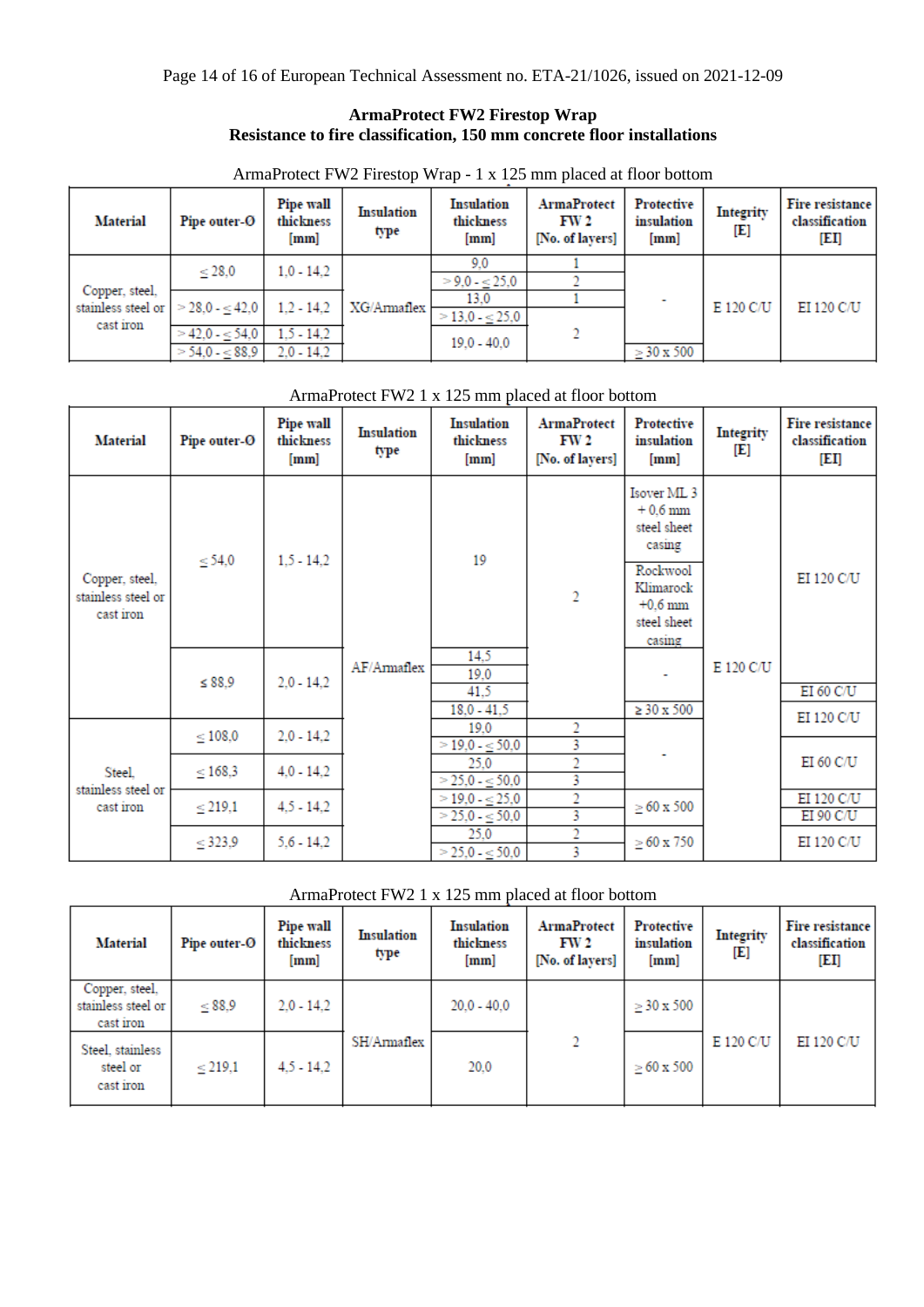| <b>Material</b>                                   | Pipe outer-O | Pipe wall<br>thickness<br>[mm] | <b>Insulation</b><br>type | <b>Insulation</b><br>thickness<br>[mm] | <b>ArmaProtect</b><br>FW <sub>2</sub><br>[No. of layers] | Protective<br>insulation<br>[mm] | <b>Integrity</b><br>[E] | Fire resistance<br>classification<br>[EI] |
|---------------------------------------------------|--------------|--------------------------------|---------------------------|----------------------------------------|----------------------------------------------------------|----------------------------------|-------------------------|-------------------------------------------|
| Copper, steel,<br>stainless steel or<br>cast iron | $\leq$ 88,9  | $2.0 - 14.2$                   | NH/Armaflex               | $19.0 - 38.0$                          |                                                          | $\geq$ 30 x 500                  | E 120 C/U               | EI 120 C/U                                |
| Steel, stainless<br>steel<br>or cast iron         | < 219.1      | $4,5 - 14,2$                   |                           | 19,0                                   |                                                          | $> 60 \times 500$                |                         |                                           |

ArmaProtect FW2 1 x 125 mm placed at floor bottom

# ArmaProtect FW2 Firestop Wrap - 2 x 125 mm placed on both sides of the floor

| <b>Material</b>           | Pipe outer-O | Pipe wall<br>thickness<br>[mm] | <b>Insulation</b><br>type | <b>Insulation</b><br>thickness<br>[mm] | <b>ArmaProtect</b><br>FW <sub>2</sub><br>[No. of layers] | Protective<br>insulation<br>[mm] | Integrity<br>[E]  | Fire resistance<br>classification<br>[EI] |           |
|---------------------------|--------------|--------------------------------|---------------------------|----------------------------------------|----------------------------------------------------------|----------------------------------|-------------------|-------------------------------------------|-----------|
|                           | < 28.0       | $1,0 - 14,2$                   |                           | $9.0 - 25.0$                           |                                                          |                                  |                   |                                           |           |
| Copper, steel,            | $\leq 42,0$  | $1,2 - 14,2$                   |                           | $10.0 - 44.0$                          |                                                          |                                  |                   | EI 120 C/U                                |           |
| stainless steel or        | $\leq$ 54,0  | $1,5 - 14,2$                   | NH/Armaflex               | $13.0 - 50.0$                          |                                                          |                                  |                   |                                           |           |
| cast iron                 | $\leq 76.0$  | $2.0 - 14.2$                   |                           |                                        | 13.0<br>$14.0 - 50.0$                                    | 2                                |                   | E 120 C/U                                 | EI 90 C/U |
|                           | $\leq$ 88,9  |                                |                           |                                        | $19.0 - 38.0$                                            |                                  | $> 30 \times 500$ |                                           |           |
|                           | $\leq 108.0$ |                                |                           | $25.0 - 50.0$                          |                                                          | $\geq$ 40 x 750                  |                   |                                           |           |
| Steel, stainless<br>steel | < 168.3      | $4.0 - 14.2$                   |                           | $19.0 - 50.0$                          |                                                          | $>40 \times 500$                 |                   | EI 120 C/U                                |           |
| or cast iron              | $\leq 219,1$ | $4.5 - 14.2$                   |                           | 19.0                                   |                                                          | $\geq 60 \times 500$             |                   |                                           |           |

### ArmaProtect FW2 1 x 125 mm placed at floor bottom

| <b>Material</b>                                   | Pipe outer-O | Pipe wall<br>thickness<br>[mm] | <b>Insulation</b><br>type | <b>Insulation</b><br>thickness<br>[mm] | <b>ArmaProtect</b><br>FW 2<br>[No. of layers] | Protective<br>insulation<br>[mm] | <b>Integrity</b><br>[E] | Fire resistance<br>classification<br>[EI] |
|---------------------------------------------------|--------------|--------------------------------|---------------------------|----------------------------------------|-----------------------------------------------|----------------------------------|-------------------------|-------------------------------------------|
| Copper, steel,<br>stainless steel or<br>cast iron | $\leq$ 88,9  | $2.0 - 14.2$                   | Kaiflex                   | $17.5 - 39.0$                          |                                               | $\geq$ 30 x 500                  | E 120 C/U               | EI 120 C/U                                |
| Steel, stainless<br>steel<br>or cast iron         | < 219.1      | $4,5 - 14,2$                   | $KK + s2$                 | 19,0                                   |                                               | $> 60 \times 500$                |                         |                                           |

### ArmaProtect FW2 Firestop Wrap - 2 x 125 mm placed on both sides of the floor

| <b>Material</b>  | Pipe outer-O | <b>Pipe wall</b><br>thickness<br>[mm] | <b>Insulation</b><br>type | Insulation<br>thickness<br>[mm] | <b>ArmaProtect</b><br>FW 2<br>[No. of lavers] | Protective<br>insulation<br>[mm] | Integrity<br>[E] | Fire resistance<br>classification<br>[EI] |
|------------------|--------------|---------------------------------------|---------------------------|---------------------------------|-----------------------------------------------|----------------------------------|------------------|-------------------------------------------|
| Tubolit Duosplit | 6.0 / 10.0   |                                       | PEF                       | 9,0                             |                                               | $> 30 \times 500$                | E 120 C/U        | EI 120 C/U                                |
| Copper           | 10,0/18,0    |                                       |                           |                                 |                                               | $\overline{\phantom{a}}$         |                  |                                           |

including  $1 \times$  PE-pipe  $\emptyset$  25 mm and 2 x cable  $\emptyset$  14 mm